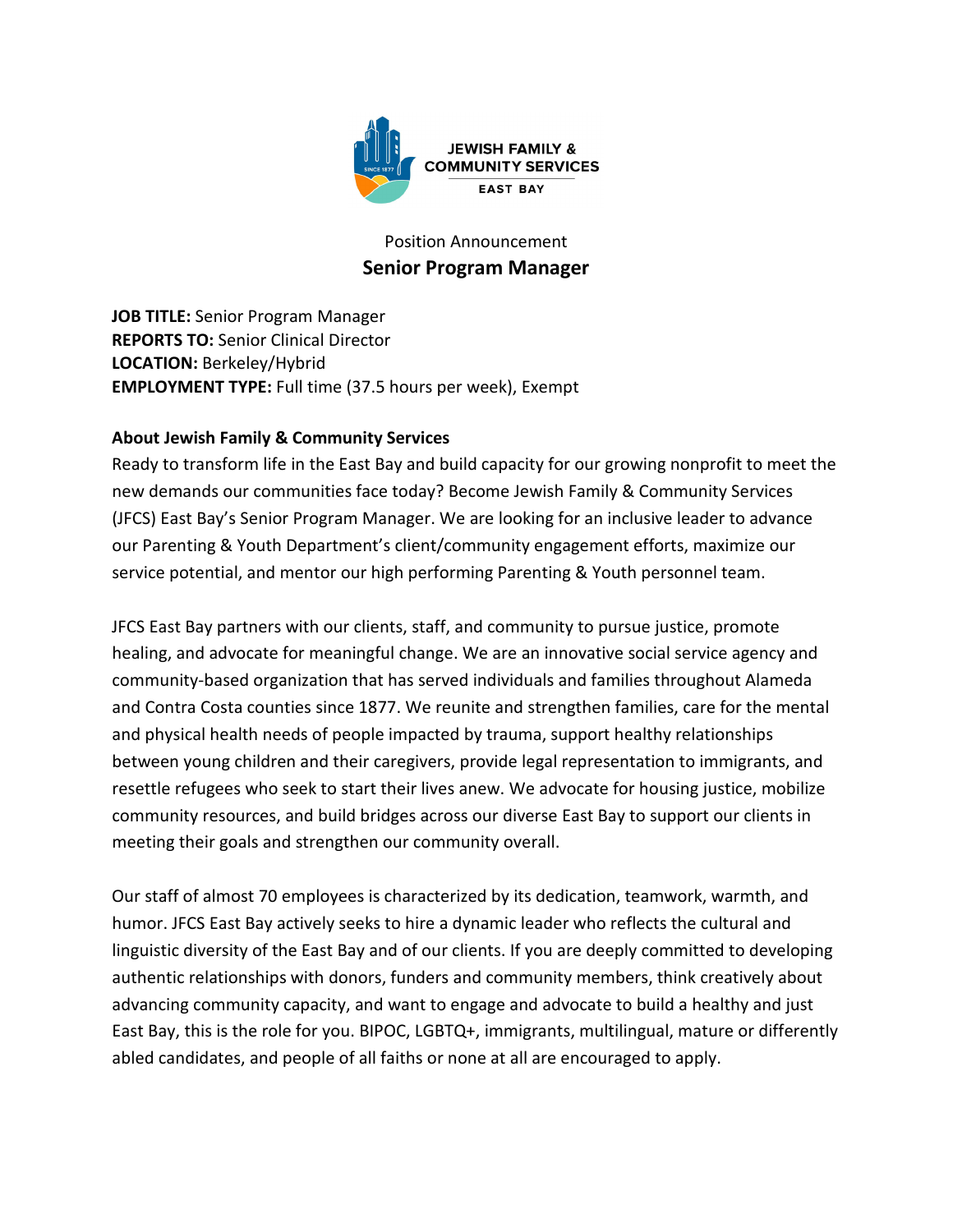#### **JOB SUMMARY:**

The Parenting & Youth Senior Program Manager will join JFCS East Bay as our new vision for community health takes shape and we begin to implement our new strategic plan. This position will provide oversight with the programmatic operations within the Parenting & Youth Services Department. We are seeking a candidate who is passionate about overseeing the development and maintenance of services provided to our Birth to 8 years old, early school age, and early adolescent clients.

Under the supervision of the Senior Clinical Director, the Senior Program Manager will focus on the following six core areas of program management:

- **Staffing & Resource Management**
- Quality Assurance & Impact Evaluation
- Grants/Contracts Tracking
- Systems/Records Reporting
- Developing/Controlling of Department Budget
- Supporting Senior Clinical Director with developing/implementing clinical policies and procedures

This position will have direct reports on behalf of the Clinical Managers and indirect reports on behalf of the clinicians.

This position will operate in a hybrid approach, allowing the candidate to work remotely while also being able to work in the field, report to sites and our Berkeley or Concord office.

#### **IDEAL CANDIDATE: Who You Are:**

- **Licensed**: LCSW, LMFT or Clinical Psychologist. Training in early childhood and early school age mental health required
- **Program Development:** Extensive experience in identifying, analyzing and recommending new program opportunities; develops and articulates strategic approaches, partnerships, and staffing plans; coordinates program opportunities regularly with department personnel
- **Content Knowledge:** Previous experience with early periodic screening, diagnostic and treatment program management. Previous experience with school-based services program management
- **Team Leadership:** Minimum (5) years experience with supervising, motivating and training staff, highly preferred within a clinical setting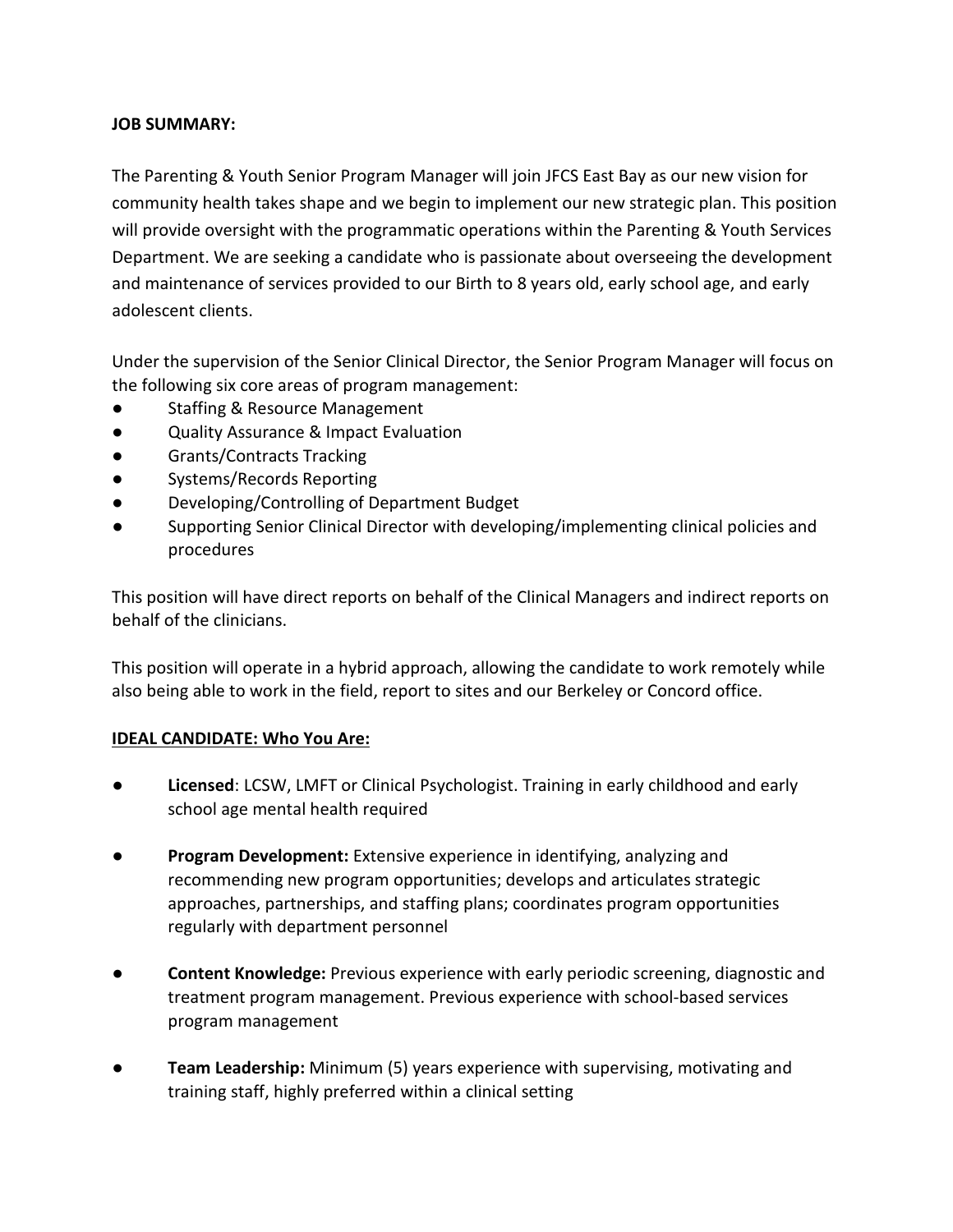- **Grants/Contract Management:** Previous experience with contracts/grants management within the early childhood and/or early school age sectors. Support the grant writing team with compiling information for and submitting request for proposals for future funding
- **Quality Assurance:** Oversee documentation requirements (inclusive of EPSDT contract compliance) for each department contract and communicate changes to department staff. Familiarity and experience with Medical guidelines, preferred Send documentation reminders. Support Clinical Managers with reviewing and approving initial and annual charts. Ensure compliance with HIPAA requirements and serve as HIPAA Officer.
- **Integrity:** Ability to maintain strict confidentiality related to client, staff and Agency information. Personal qualities of integrity, credibility, and commitment to the JFCS-East Bay mission and vision
- **Social & Emotional Skills:** Patient, compassionate and adaptive to the growing mental health needs within the JFCS-East Bay community
- **Communication:** Can exercise good judgment about what information is important, and what should be communicated to whom
- **Cultural Competency:** Committed to culturally informed practices and multicultural learning environment. Able to bridge cultures. Excellent interpersonal skills and can engage with people of all ages, cultural and ethnic backgrounds, sexual orientations, and genders
- **Computer Literacy:** Can use technology effectively to perform one's job and learn new technology when needed. Confidence using Microsoft Word and Excel; Google Docs, Gmail, calendar, and Microsoft Teams; and client management systems/databases. Skilled in data management and preparation of written reports
- **Language:** Bilingual in English and Spanish preferred. English fluency is required. Able to clearly communicate verbally and in writing and understand quickly when instructions are delivered
- **Physical Requirements:** To successfully perform the essential functions of the job, some physical requirements for sitting, standing, lifting, and communicating are needed. Reasonable accommodations may be made to enable individuals with disabilities to perform the essential functions